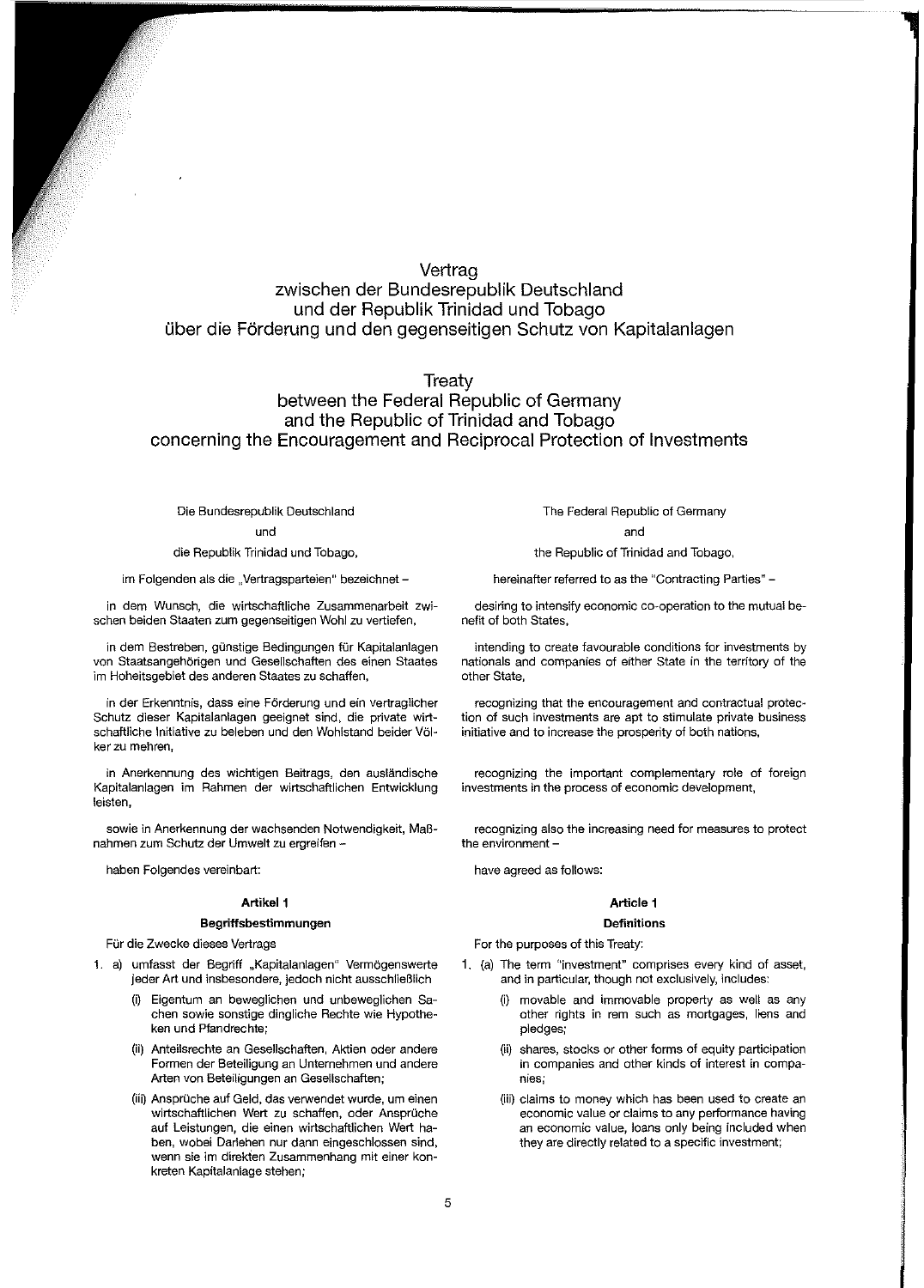- (iv) Rechte des geistigen Eigentums, wie insbesondere Urheberrechte, Patente, Gebrauchsmuster, eingetragene Gebrauchsmuster, Marken, Handelsnamen, Betriebs- und Geschattsgeheimnisse, technische Verfahren, Know-how und Goodwill;
- (v) kraft Gesetzes oder aufgrund eines Vertrags ubertragene Konzessionen einschtieBlich Aufsuchungs-, Kultivierungs- und Gewinnungskonzessionen.
- b) Eine Änderung der Form, in der Vermögenswerte angelegt werden, lasst ihre Eigenschaft als Kapitalanlage unberührt.
- 2. bezeichnet der Begriff "Erträge" diejenigen Beträge, die auf eine Kapitalanlage für einen bestimmten Zeitraum anfallen, und umfasst insbesondere, jedoch nicht ausschlieBlich Gewinnanteile, Dividenden, Zinsen, Veräußerungsgewinne, Lizenz- oder andere Entgelte.
- 3. a) bezeichnet der Begriff "Staatsangehörige"
	- (i) in Bezug auf die Republik Trinidad und Tobago:

Personen, deren Status als Burger oder Bewohner der Republik Trinidad und Tobago auf dem geltenden Recht der Republik Trinidad und Tobago beruht;

(ii) in Bezug auf die Bundesrepublik Deutschland:

Deutsche im Sinne des Grundgesetzes der Bundesrepublik Deutschland.

- b) Unbeschadet anderer Verfahren zur Feststellung der Staatsangehörigkeit gilt insbesondere als Staatsangehöriger einer Vertragspartei jede Person, die einen von den zustandigen Behbrden der betreffenden Vertragspartei ausgestellten nationalen Reisepass besitzt.
- 4. bezeichnet der Begriff "Gesellschaften"
	- a) in Bezug auf die Republik Trinidad und Tobago:

Kbrperschaften, Unternehmen und Vereinigungen, die gemäß dem in der Republik Trinidad und Tobago geltenden Recht eingetragen oder errichtet wurden;

b) in Bezug auf die Bundesrepublik Deutschland:

jede juristische Person sowie jede Handelsgesellschaft oder sonstige Gesellschaft oder Vereinigung mit oder ohne Rechtspersonlichkeit, die ihren 8itz im Hoheitsgebiet der Bundesrepublik Deutschland hat, gleichviel, ob ihre Tatigkeit auf Gewinn gerlchtet ist oder nicht.

- 5. bezeichnet der Begriff "Hoheitsgebiet"
	- a) in Bezug auf die Repubfik Trinidad und Tobago:

den Archipelstaat Trinidad und Tobago einschlieBlich der zahlreichen tnse!n der Republik Trinidad und Tobago, seiner Archipelgewässer, seines Küstenmeeres und des dazugehörigen Luftraums sowie der ausschließlichen Wirtschaftszone und des Festlandsocke!s auBerhalb des Küstenmeeres, über die Trinidad und Tobago gemäß den Rechtsvorschriften von Trinidad und Tobago und dem Volkerrecht souverane Rechte oder Hoheitsbefugnisse ausübt;

b) in Bezug auf die Bundesrepubtik Deutschland:

das Hoheitsgebiet der Bundesrepublik Deutschland einschlieBlich des Klistenmeeres sowie der ausschlieBIichen Wirtschaftszone und des Festlandsockels, sowelt das Völkerrecht die Ausübung von souveränen Rechten oder Hoheitsbefugnissen in diesen Gebieten erlaubt.

# **Artikel 2**

### **Forderung von Kapitalanlagen**

Jede Vertragspartei wird in ihrem Hoheitsgebiet Kapitalanlagen von Staatsangehörigen oder Gesellschaften der anderen

- (iv) intellectual property rights, in particular copyrights patents, utility-model patents, registered designs, trademarks, trade names, trade and business secrets, technical processes, know-how and goodwill;
- (v) business concessions conferred by law or under contract, including concessions to search for, cultivate, extract and exploit natural resources.
- (b) Any alteration of the form in which assets are invested shall not affect their classification as investments.
- 2. The term "returns" means the amounts yielded by an investment for a definite period, and in particular, though not exclusively, includes profit, dividends, interest, capital gains, royalties or fees.
- 3. (a) The term "nationals" means
	- (i) in respect of the Republic of Trinidad and Tobago:

persons deriving their status as citizens or residents of the Republic of Trinidad and Tobago from the law in force in the Republic of Trinidad and Tobago;

(ii) in respect of the Federal Republic of Germany:

Germans within the meaning of the Basic Law of the Federal Republic of Germany.

- (b) Without prejudice to any other method of determining nationality, in particular any person in possession of a national passport issued by the competent authorities of the Contracting Party concerned shall be deemed to be a national of that Contracting Party.
- 4. The term "companies" means
	- (a) in respect of the Republic of Trinidad and Tobago:

corporations, firms and associations incorporated or constituted under the law in force in the Republic of Trinidad and Tobago;

(b) in respect of the Federal Republic of Germany:

any juridical person as well as any commercial or other company or association with or without legal personality having its seat in the territory of the Federal Republic of Germany, irrespective of whether or not its activities are directed at profit.

- 5. The term "territory" means
	- (a) in respect of the Republic of Trinidad and Tobago:

the archipelagic state of Trinidad and Tobago, comprising the several islands of the Republic of Trinidad and Tobago, its archipelagic waters, territorial sea and airspace thereof, as well as the Exclusive Economic Zone and the continental shelf beyond the territorial sea over which Trinidad and Tobago exercises sovereign rights or jurisdiction in accordance with the laws of Trinidad and Tobago and with international law;

(b) in respect of the Federal Republic of Germany:

the territory of the Federal Republic of Germany including the territorial sea as well as the Exclusive Economic Zone and the continental shelf insofar as international law permits the exercise of sovereign rights or jurisdiction in these areas.

# **Article 2**

# **Promotion of Investments**

Each Contracting Party shall encourage and create favourable conditions for investments in its territory by nationals or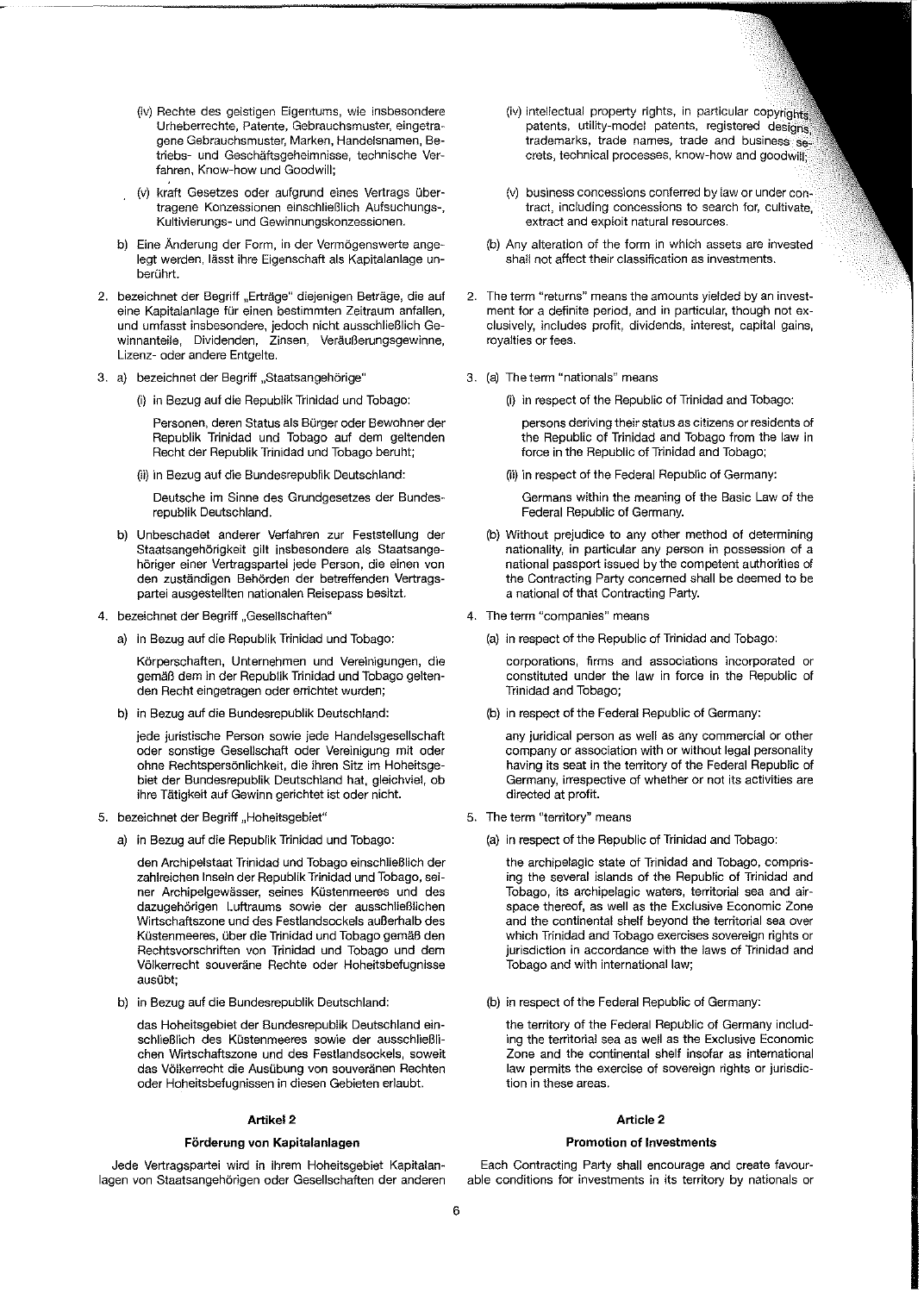,<br><sub>Wertragspartei fördern, für diese Kapitalanlagen günstige Rah-<br>menbedingungen schaffen und sie in Übereinstimmung mit den</sub> gelten<br>In ihrem Hoheitsgebiet geltenden Rechtsvorschriften zulassen.

### Artikel 3

# Schutz von Kapitalanlagen

(1) Die Kapitalanlagen *von* Staatsangehorigen oder Gesellschaften jeder Vertragspartei werden im Hoheitsgebiet der anderen Vertragspartei gerecht und billig behandelt und genieBen vollen Schutz und volle Sicherheit.

(2) Eine Vertragspartei wird die Verwaltung, die Erhaltung, den Gebrauch, die Nutzung oder die Verfügung über die Kapitalanlagen von Staatsangehörigen oder Gesellschaften der anderen Vertragspartei in ihrem Hoheitsgebiet in keiner Weise durch unangemessene oder diskriminierende MaBnahmen beeintrachtigen.

(3) Jede Vertragspartei wird jede Verpflichtung einhalten, die sie in Bezug auf Kapitalanlagen von Staatsangehörigen oder Gesellschaften der anderen Vertragspartei in ihrem Hoheitsgebiet ubernommen hat.

(4) Erträge aus der Kapitalanlage und im Fall ihrer Wiederanlage auch deren Ertrage genieBen den gleichen Schutz wie die Kapitalanlage.

# Artikel 4

## Inlanderbehandlung und Meistbegunstigung

(1) Jede Vertragspartei behandelt Kapitalanlagen in ihrem Hoheitsgebiet, die im Eigentum oder unter dem Einfluss von Staatsangehörigen oder Gesellschaften der anderen Vertragspartei stehen, nicht weniger günstig als Kapitalanlagen der eigenen Staatsangehörigen oder Gesellschaften oder von Staatsangehörigen oder Gesellschaften dritter Staaten.

(2) Jede Vertragspartei behandelt Staatsangeh6rige oder Gesellschaften der anderen Vertragspartei hinsichtlich ihrer Betatigung im Zusammenhang mit Kapitalanlagen wie der Verwaltung, der Erhaltung, des Gebrauchs, der Nutzung oder der Verfügung über die Kapitalanlagen in ihrem Hoheitsgebiet nicht weniger günstig als ihre eigenen Staatsangehörigen oder Gesellschaften oder Staatsangehörige oder Gesellschaften dritter Staaten.

(3) Diese Behandlung bezieht sich nicht auf Vorrechte, die eine Vertragspartei den Staatsangehörigen oder Gesellschaften dritter Staaten wegen ihrer Mitgliedschaft in einer Zoll- oder Wirtschaftsunion, einem gemeinsamen Markt oder einer Freihandelszone oder wegen ihrer Assoziierung damit einraumt.

(4) Als eine "weniger günstige" Behandlung im Sinne dieses Artikels ist insbesondere anzusehen: die unterschiedliche Behandlung im Falle von Einschränkungen des Bezugs von Rohund Hilfsstoffen, Energie und Brennstoffen sowie Produktionsund Betriebsmitteln aller Art, die unterschiedliche Behandlung im Faile von Behinderungen des Absatzes von Erzeugnissen im In- und Ausland sowie sonstige MaBnahmen mit ahnlicher Auswirkung. Maßnahmen, die aus Gründen der öffentlichen Sicherheit und Ordnung, der Volksgesundheit oder Sittlichkeit zu treffen sind, gelten nicht als "weniger günstige" Behandlung im Sinne dieses Artikels.

(5) Die in diesem Artikel gewahrte Behandlung bezieht sich nicht auf Vergünstigungen, die eine Vertragspartei den Staatsangehörigen oder Gesellschaften dritter Staaten aufgrund eines Doppelbesteuerungsabkommens oder sonstiger Vereinbarungen über Steuerfragen gewährt.

(6) Fragen der Besteuerung von Einkommen und Vermogen werden in Übereinstimmung mit dem Abkommen zur Vermeidung von Doppelbesteuerung zwischen den Vertragsparteien und gemäß den entsprechenden innerstaatlichen Steuergesetzen behandelt. Dieser Artikel verpflichtet eine Vertragspartei companies of the other Contracting Party and shall admit such investments in accordance with the laws in force in its territory.

# Article 3

### Protection of Investments

(1) Investments of nationals or companies of each Contracting Party shall be accorded fair and equitable treatment and shall enjoy full protection and security in the territory of the other Contracting Party.

(2) Neither Contracting Party shall in any way impair by unreasonable or discriminatory measures the management, maintenance, use, enjoyment or disposal of investments in its territory of nationals or companies of the other Contracting Party.

(3) Each Contracting Party shall observe any obligation it may have entered into with regard to investments of nationals or companies of the other Contracting Party.

(4) Returns from investments and, in the event of their reinvestment, the returns therefrom, shall enjoy the same protection as the investments.

### Article 4

### National Treatment and Most~Favoured-Nation Treatment

(1) Neither Contracting Party shall subject investments in its territory owned or controlled by nationals or companies of the other Contracting Party to treatment less favourable than it accords to investments of its own nationals or companies or to investments of nationals or companies of any third State.

(2) Neither Contracting Party shall subject nationals or companies of the other Contracting Party as regards their activity in connection with investments such as management, maintenance, use, enjoyment or disposal of their investments in its territory to treatment less favourable than it accords to its own nationals or companies or to nationals or companies of any third State.

(3) Such treatment shall not relate to privileges which either Contracting Party accords to nationals or companies of third States on account of its membership of, or association with, a customs or economic union, a common market or a free trade area.

(4) The following shall, in particular, be deemed "treatment less favourable" within the meaning of this Article: unequal treatment in the case of restrictions on the purchase of raw or auxiliary materials, of energy or fuel or of means of production or operations of any kind; unequal treatment in the case of impeding the marketing of products inside or outside the country as well as any other measures having similar effects. Measures that have to be taken for reasons of public security and order, public health or morality shall not be deemed "treatment less favourable" within the meaning of this Article.

(5) The treatment granted under this Article shall not relate to advantages which either Contracting Party accords to nationals or companies of third States by virtue of a double taxation agreement or other agreements regarding matters of taxation.

(6) Issues of taxation on income and on capital shall be dealt with in accordance with the agreement for the avoidance of double taxation between the Contracting Parties and in accordance with the respective national tax law. The provisions of this Article do not oblige a Contracting Party to extend to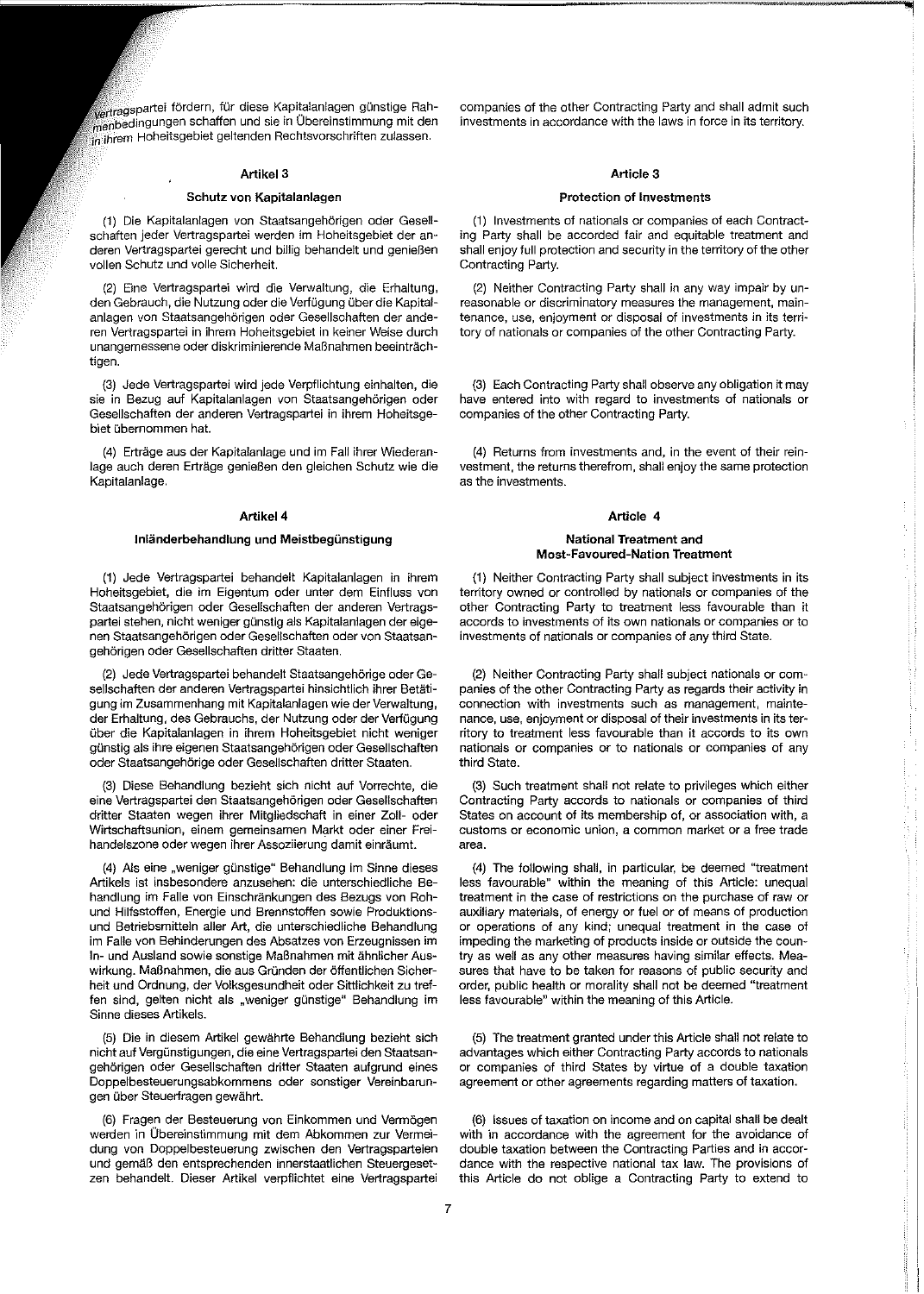nicht, steuerliche Vergünstigungen, Befreiungen und Ermäßigungen, die nach den Steuergesetzen nUr den in ihrem Hoheitsgebiet ansässigen Staatsangehörigen oder Gesellschaften gewahrt werden, auf im Hoheitsgebiet der anderen Vertragspartei ansässige Staatsangehörige oder Gesellschaften auszudehnen.

(7) Die Vertragsparteien werden im Rahmen ihrer innerstaatlichen Rechtsvorschriften Antrage auf die Einreise und den Aufenthalt von Personen der einen Vertragspartei, die im Zusammenhang mit einer Kapitalanlage in das Hoheitsgebiet der anderen Vertragspartei einreisen wollen, wohlwollend prüfen; das Gleiche gilt für Arbeitnehmer der einen Vertragspartei, die im Zusammenhang mit einer Kapitalanlage in das Hoheitsgebiet der anderen Vertragspartei einreisen und sich dort aufhalten wollen, um eine Tätigkeit als Arbeitnehmer auszuüben. Auch Anträge auf Erteilung der Arbeitsgenehmigung werden wohlwollend geprüft.

(8) Ungeachtet bilateraler oder multilateraler Abkommen, die für beide Vertragsparteien bindend sind, können die Staatsangehörigen oder Gesellschaften der Vertragsparteien internationale Transportmittel für die Beförderung von Personen sowie von Investitionsgütern im direkten Zusammenhang mit einer Kapitalanlage im Sinne dieses Vertrags frei wahlen.

# Artikel<sub>5</sub>

### **Enteignung**

(1) Kapitalanlagen von Staatsangehörigen oder Gesellschaften einer Vertragspartei dürfen im Hoheitsgebiet der anderen Vertragspartei nur zu einem 6ffentlichen Zweck und gegen Entschadigung direkt oder indirekt enteignet, verstaatlicht oder anderen MaBnahmen unterworien werden, die in ihren Auswirkungen einer Enteignung oder Verstaatlichung (im Folgenden als "Enteignung" bezeichnet) gleichkommen. Die Entschädigung muss dem fairen Marktwert der enteigneten Kapitalanlage unmittelbar vor dem Zeitpunkt entsprechen, in dem die tatsachliche oder drohende Enteignung 6ffentlich bekannt wurde, je nachdem, was zuerst eintritt. Die Entschädigung muss unverzüglich geleistet werden und ist bis zum Zeitpunkt der Zahlung mit dem üblichen bankmäßigen Zinssatz zu verzinsen und sie muss tatsächlich verwertbar und frei transferierbar sein. Spätestens im Zeitpunkt der Enteignung muss in geeigneter Weise für die Festsetzung und Leistung der Entschadigung Vorsorge getroffen sein. Die RechtmaBigkeit der Enteignung und die H6he der Entschädigung müssen in einem ordentlichen Rechtsverfahren nachgeprüft werden können.

(2) Hinsichtlich der in diesem Artikel geregelten Angelegenheiten genießen die Staatsangehörigen oder Gesellschaften einer Vertragspartei im Hoheitsgebiet der anderen Vertragspartei Meistbegünstigung.

# Artikel 6

### **Entschadigung fur Verluste**

Staatsangehörige oder Gesellschaften einer Vertragspartei, die durch Krieg oder sonstige bewaffnete Auseinandersetzungen, Revolution, Staatsnotstand oder Aufruhr im Hoheitsgebiet der anderen Vertragspartei Verluste an Kapitalanlagen erleiden, werden von dieser Vertragspartei hinsichtlich der Rückerstattungen, Abfindungen, Entschadigungen oder sonstigen Gegenleistungen nicht weniger günstig behandelt als ihre eigenen Staatsangehörigen oder Gesellschaften oder die Staatsangehörigen oder Gesellschaften dritter Staaten. Solche Zahlungen müssen frei transferierbar sein.

### Artikel 7

### **RiickfUhrung von Kapitalanlagen und Ertragen**

Jede Vertragspartei gewährleistet den Staatsangehörigen oder Gesellschaften der anderen Vertragspartei den freien Transfer der im Zusammenhang mit einer Kapitalanlage stehenden Zahlungen, insbesondere

nationals or companies resident in the territory of the other Contracting Party tax privileges, tax exemptions and tax reductions which according to its tax laws are granted only to nationals or companies resident in its territory.

(7) The Contracting Parties shall within the framework of their national legislation give sympathetic consideration to applications for the entry and sojourn of persons of either Contracting Party who wish to enter the territory of the other Contracting Party in connection with an investment; the same shall apply to employed persons of either Contracting Party who in connection with an investment wish to enter the territory of the other Contracting Party and sojourn there to take up employment. Applications for work permits shall also be given sympathetic consideration.

(8) Nationals or companies of either Contracting Party are free to choose international means of transportation for the transport of persons as well as capital goods directly connected with an investment within the meaning of this Treaty, notwithstanding bilateral or multilateral agreements which are binding for both Contracting Parties,

# **Article** 5

### **Expropriation**

(1) Investments by nationals or companies of either Contracting Party shall not be directly or indirectly expropriated, nationalized or subjected to any other measure the effects of which would be tantamount to expropriation or nationalization (hereinafter referred to as "expropriation") in the territory of the other Contracting Party except for a public purpose and against compensation, Such compensation shall be equivalent to the fair market value of the expropriated investment immediately before the date of the actual expropriation or the date on which the threatened expropriation has become publicly known, whichever is the earlier. The compensation shall be paid without delay and shall carry the usual bank rate of interest until the time of payment and shall be effectively realizable and freely transferable. Provision shall have been made in an appropriate manner at or prior to the time of expropriation for the determination and payment of such compensation, The legality of any such expropriation and the amount of compensation shall be subject to review by due process of law.

(2) Nationals or companies of either Contracting Party shall enjoy most-favoured-nation treatment in the territory of the other Contracting Party in respect of the matters provided for in this Article.

# **Article 6**

### **Compensation for Losses**

Nationals or companies of either Contracting Party whose investments suffer losses in the territory of the other Contracting Party owing to war or other armed conflict, revolution, a state of national emergency or revolt, shall be accorded treatment no less favourable by such other Contracting Party than that which the latter Contracting Party accords to its own nationals or companies or to nationals or companies of any third State as regards restitution, indemnification, compensation or other valuable consideration. Such payments shall be freely transferable.

### **Article 7**

#### **Repatriation of Investments and Returns**

Each Contracting Party shall guarantee to nationals or companies of the other Contracting Party the free transfer of payments in connection with an investment, in particular: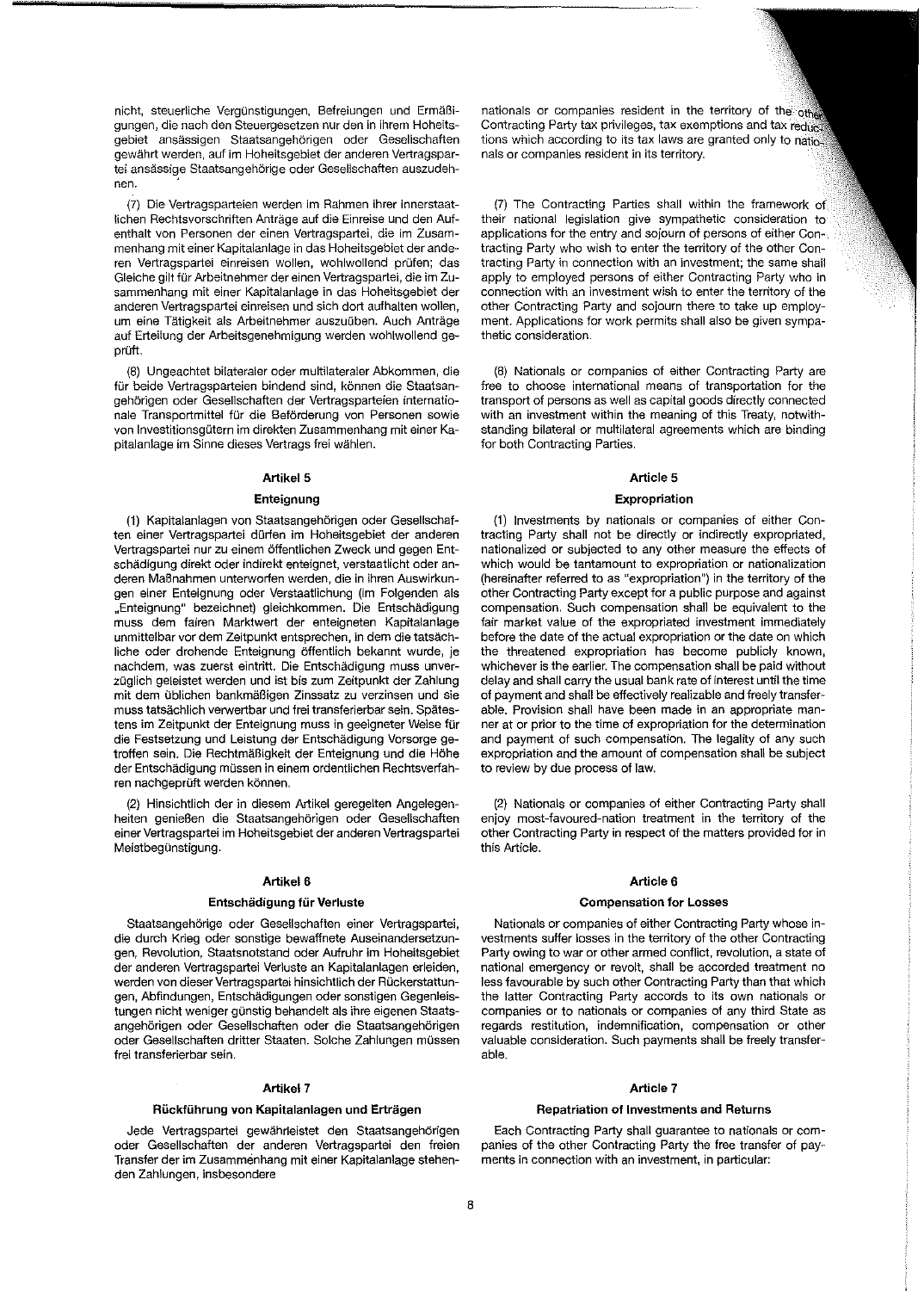- <sub>a)</sub> des Kapitals und zusätzlicher Beträge zur Aufrechterhaltung oder Ausweitung der Kapitalanlage;
- der Erträge; 'nУ
- c) zur Rückzahlung von Darlehen gemäß Artikel 1 Nummer 1 Buchstabe a Ziffer iii;
- d) des Erlöses aus der vollständigen oder teilweisen Liquidation oder Veräußerung der Kapitalanlage;
- der in Artikel 5 und 6 vorgesehenen Entschädigungen.

# Artikel 8

# **Eintritt in Rechte**

(1) Leistet eine Vertragspartei ihren Staatsangehorigen oder Gesellschaften Zahlungen aufgrund einer Gewährleistung für eine Kapitalanlage im Hoheitsgebiet der anderen Vertragspartei, so erkennt diese andere Vertragspartei, unbeschadet der Rechte der erstgenannten Vertragspartei aus Artikel 12, die Übertragung aller Rechte oder Ansprüche dieser Staatsangehörigen oder Gesellschaften kraft Gesetzes oder aufgrund Rechtsgeschafis auf die erstgenannte Vertragspartei an.

(2) Ferner erkennt die andere Vertragspartei den Eintritt der erstgenannten Vertragspartei in alle diese Rechte oder Ansprüche (übertragene Ansprüche) an, welche die erstgenannte Vertragspartei in demselben Umfang wie ihr Rechtsvorganger auszuüben berechtigt ist. Für den Transfer von Zahlungen aufgrund der übertragenen Ansprüche gelten Artikel 5 Absatz 1 und Artikel 6 sowie Artikel 7 entsprechend.

### **Artikel 9**

### **Wechselkurs und Transfermodalitaten**

(1) Alle in diesem Vertrag genannten Transferierungen erfolgen unverzüglich zu dem am Tag des Transfers geltenden Wechselkurs.

- (2) Ungeachtet Artikel 7
- a) kann eine Vertragspartei Berichte uber Transferierungen von Wahrungen oder anderen Zahlungsmitteln fordern, sofern solche Forderungen den nach diesem Vertrag gewahrleisteten freien und unverzüglichen Transfer nicht unverhältnismä-Big behindern oder beeintrachtigen; und
- gewährleistet eine Vertragspartei die Erfüllung von Urteilen in Zivil-, Verwaltungs- und Strafveriahren durch die gerechte und nicht diskriminierende Anwendung ihrer Gesetze und Rechtsvorschriften nach Treu und Glauben.

(3) Gibt es keinen Devisenmarkt, so gilt der Kreuzkurs (cross rate), der sich aus denjenigen Umrechnungskursen ergibt, die der Internationale Wahrungsfonds zum Zeitpunkt der Zahlung Umrechnungen der betreffenden Wahrungen in Sonderziehungsrechte zugrunde legen würde.

(4) Als "unverzüglich" durchgeführt im Sinne von Absatz 1 gilt ein Transfer, der innerhalb einer Frist eriolgt, die normalerweise zur Beachtung der Transferförmlichkeiten erforderlich ist. Die Frist beginnt mit der Einreichung eines entsprechenden Antrags und darf drei Monate nicht uberschreiten. In Bezug auf die Republik Trinidad und Tobago darf der Transfer des Erlöses aus der Liquidation oder VerauBerung der Kapitalanlage vier Monate nicht überschreiten.

### Artikel<sub>10</sub>

### **Anwendung sonstiger Bestimmungen**

Ergibt sich aus dem geltenden Recht im Hoheitsgebiet einer Vertragspartei oder aus völkerrechtlichen Verpflichtungen, die neben diesem Vertrag zwischen den Vertragsparteien bestehen oder in Zukunft begründet werden, eine allgemeine oder beson-

- (a) of the principal and additional amounts to maintain or increase the investment;
- (b) of the returns;
- (c) in repayment of loans as defined in Article 1 (1) (a) (iii);
- (d) of the proceeds from the liquidation or the sale of the whole or any part of the investment;
- (e) of the compensation provided for in Articles 5 and 6.

# **Article 8**

#### **Subrogation**

(1) If either Contracting Party makes a payment to any of its nationals or companies under a guarantee it has assumed in respect of an investment in the territory of the other Contracting Party, the latter Contracting Party shall, without prejudice to the rights of the former Contracting Party under Article 12, recognize the assignment whether under a law or pursuant to a legal transaction, of any right or claim of such national or company to the former Contracting Party.

(2) The latter Contracting Party shall also recognize the subrogation of the former Contracting Party to any such right or claim (assigned claims) which that Contracting Party shall be entitled to assert to the same extent as its predecessor in title. As regards the transfer of payments made by virtue of such assigned claims, Article 5 (1) and Article 6 as well as Article 7 shall apply mutatis mutandis.

### Article 9

#### **Rate of Exchange and Transfer Modalities**

(1) All transfers referred to under this Treaty shall be made without delay at the rate of exchange applicable on the date of transfer.

- (2) Notwithstanding Article 7, a Contracting Party
- (a) may require reports of transfers of currency or other monetary instruments provided that such requirements shall not unreasonably impair or derogate from the free and undelayed transfer ensured by this Treaty; and
- (b) shall ensure the satisfaction of judgements in civil, administrative and criminal proceedings through the equitable, nondiscriminatory and good faith application of its laws and regulations.

(3) Should there be no foreign exchange market, the cross rate obtained from those rates which would be applied by the International Monetary Fund on the date of payment for conversions of the currencies concerned into Special Drawing Rights, shall apply.

(4) A transfer shall be deemed to have been made "without delay" within the meaning of paragraph (1) of this Article if effected within such period as is normally required for the completion of transfer formalities. The said period will commence on the day on which the relevant request has been submitted and may not exceed three months. In respect of the Republic of Trinidad and Tobago, the transfer of the proceeds from the liquidation or the sale of the investment may not exceed four months.

### **Article 10**

### **Application of Other Rules**

If the law in force in the territory of either Contracting Party or obligations under international law existing at present or established hereafter between the Contracting Parties in addition to this Treaty contains regulations, whether general or specific, en-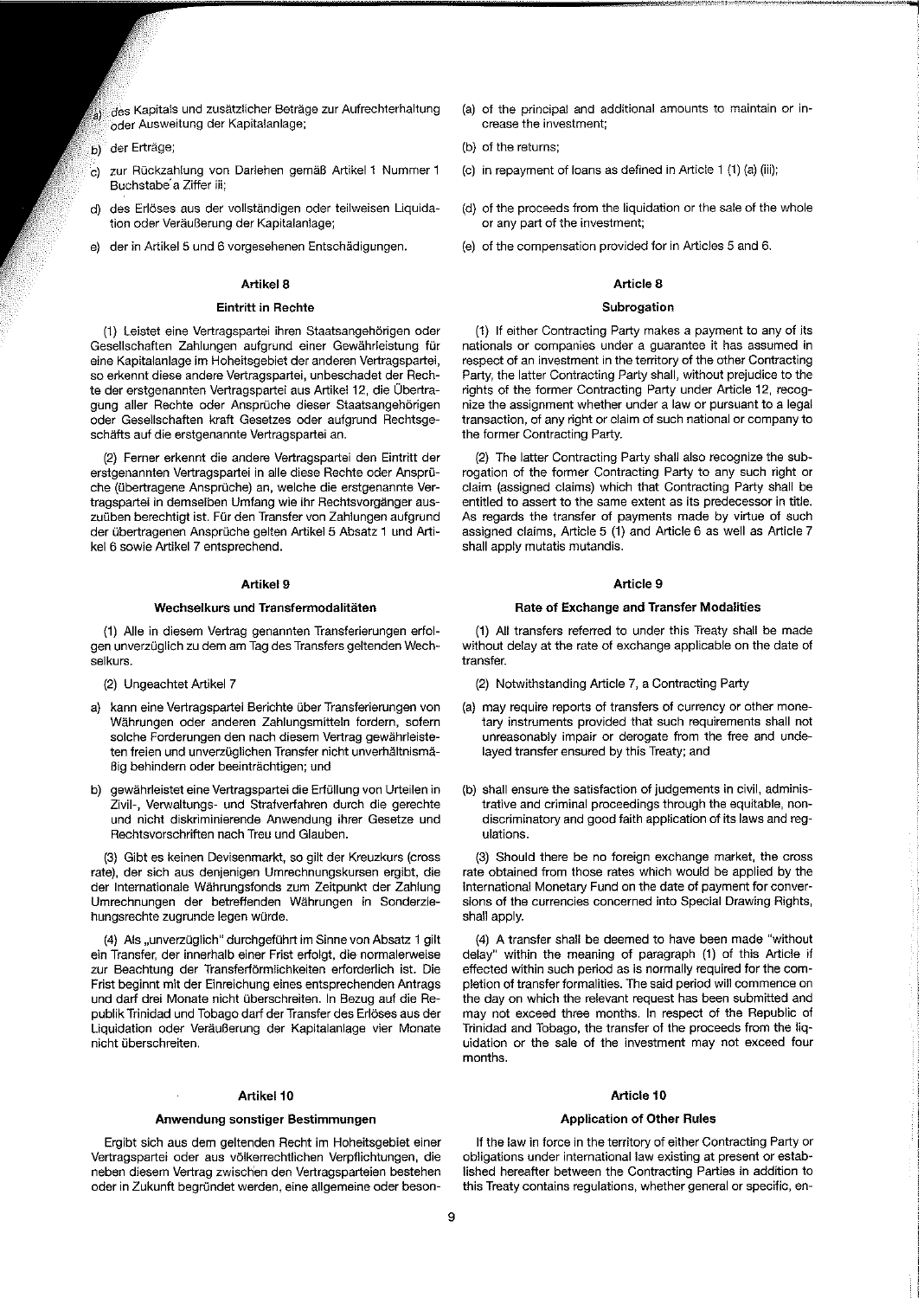dere Regelung, durch die den Kapitalanlagen der Staatsangeh6 rigen oder Gesellschaften der anderen Vertragspartei eine günstigere Behandlung als nach diesem Vertrag zu gewahren ist, so geht diese Regelung dem vorllegenden Vertrag insoweit vor, als sie günstiger ist.

### **Artikel 11**

### Anwendungsbereich des Vertrags

Dieser Vertrag gilt auch für Kapitalanlagen, die Staatsangehörige oder Gesellschaften der einen Vertragspartei in Übereinstimmung mit dem geltenden Recht der anderen Vertragspartei in deren Hoheitsgebiet schon vor dem Inkrafttreten dieses Vertrags vorgenommen haben, die Bestimmungen dieses Vertrags gelten jedoch nicht für Streitigkeiten oder Forderungen, die bereits vor dessen Inkrafttreten geltend gemacht wurden.

# Artikel 12

### Beilegung von Streitigkeiten zwischen den Vertragsparteien

(1) Streitigkeiten zwischen den Vertragsparteien über die Auslegung oder Anwendung dieses Vertrags sollen, soweit m6glich, auf diplomatischem Wege beigelegt werden.

(2) Kann eine Streitigkeit auf diese Weise nicht beigelegt werden, so ist sie auf Verlangen einer der beiden Vertragsparteien einem Schiedsgericht zu unterbreiten.

(3) Das Schiedsgericht wird von Fall zu Fall gebildet, indem jede Vertragspartei ein Mitglied bestellt und beide Mitglieder sich auf den Angeh6rigen eines dritten Staates als Obmann einigen, der von den Regierungen der beiden Vertragsparteien zu bestellen ist. Die MitgJieder sind innerhalb von zwei Monaten, der Obmann innerhalb von vier Monaten zu bestellen, nachdem die eine Vertragspartei der anderen mitgeteilt hat, dass sie die Streitigkeit einem Schiedsgericht unterbreiten will.

(4) Erfolgen die Bestellungen nicht innerhalb der in Absatz 3 genannten Fristen, so kann in Ermangelung einer anderen Vereinbarung jede Vertragspartei den Prasidenten des Internationalen Gerichtshofs bitten, die erforderlichen Ernennungen vorzunehmen. Besitzt der Präsident die Staatsangehörigkeit einer der beiden Vertragsparteien oder ist er aus einem anderen Grund verhindert, so soll der Vizepräsident dazu aufgefordert werden, die Ernennungen vorzunehmen. Besitzt auch der Vizeprasident die Staatsangehörigkeit einer der beiden Vertragsparteien oder ist auch er verhindert, so soll das im Rang nächstfolgende Mitglied des Gerichtshofs, das nicht die Staatsangehörigkeit einer der beiden Vertragsparteien besitzt, die Ernennungen vornehmen.

(5) Das Schiedsgericht entscheidet mit Stimmenmehrheit. Seine Entscheidungen sind für beide Vertragsparteien bindend. Jede Vertragspartei tragt die Kosten ihres Mitglieds des Schiedsgerichts sowie ihrer Vertretung in dem Verfahren vor dem Schiedsgericht. Die Kosten des Obmanns sowie die sonstigen Kosten werden von den beiden Vertragsparteien zu gleichen Teilen getragen. Das Schiedsgericht kann eine andere Entscheidung bezüglich der Kostenaufteilung treffen. Diese Entscheidung ist für beide Vertragsparteien bindend. Im Übrigen regelt das Schiedsgericht sein Verfahren selbst.

# Artikel 13

# Beilegung von Streitigkeiten zwischen einer Vertragspartei und einem Staatsangehorigen oder einer Gesellschaft der anderen Vertragspartei bezüglich Kapitalanlagen

(1) Streitigkeiten zwischen einer der Vertragsparteien und einem Staatsangeh6rigen oder einer Gesellschaft der anderen titling investments by nationals or companies of the other Cons tracting Party to a treatment more favourable than is provided for by this Treaty, such regulations shall to the extent that they are more favourable prevail over this Treaty.

### Article 11

# Application of the Treaty

This Treaty shall also apply to investments made prior to its entry into force by nationals or companies of either Contracting Party in the territory of the other Contracting Party consistent with the law in force in the territory of the latter, but the provisions of this Treaty shall not apply to any dispute or claim which has been raised before its entry into force.

# Article 12

### Settlement of Disputes between the Contracting Parties

(1) Disputes between the Contracting Parties concerning the interpretation or application of this Treaty should, as far as pos~ sible, be settled through diplomatic channels.

(2) If a dispute cannot thus be settled, it shall, upon the request of either Contracting Party, be submitted to an arbitral tri~ bunal.

(3) Such arbitral tribunal shall be constituted ad hoc as follows: each Contracting Party shall appoint one member and these two members shall agree upon a national of a third State as their chairman to be appointed by the governments of the two Contracting Parties. Such members shall be appointed within two months, and such chairman within four months from the date on which either Contracting Party has informed the other Contracting Party that it intends to submit the dispute to an arbitral tribunal.

(4) If within the periods specified in paragraph (3) of this Article, the necessary appointments have not been made, either Contracting Party may, in the absence of any other arrangement, invite the President of the International Court of Justice to make the necessary appointments. If the President is a national of either Contracting Party or if he is otherwise prevented from discharging the said function, the Vice-President shall be invited to make the necessary appointments. If the Vice-President is a national of either Contracting Party or if he, too, is prevented from discharging the said function, the member of the Court next in seniority who is not a national of either Contracting Party should make the necessary appointments.

(5) The arbitral tribuna! shall reach its decisions by a majority of votes. Such decisions shall be binding on both Contracting Parties. Each Contracting Party shall bear the cost of its own member of the tribunal and of its representation in the arbitral proceedings. The cost of the chairman and the remaining costs shall be borne in equal parts by the Contracting Parties. The arbitral tribunal may make a different ruling concerning shared costs.This ruling shall be binding on both Contracting Parties. In all other respects the arbitral tribunal shall determine its own procedure.

# Article 13

Settlement of Disputes between a Contracting Party and a National or Company of the other Contracting Party concerning Investments

(1) Disputes between a Contracting Party and a national or company of the other Contracting Party concerning an obJiga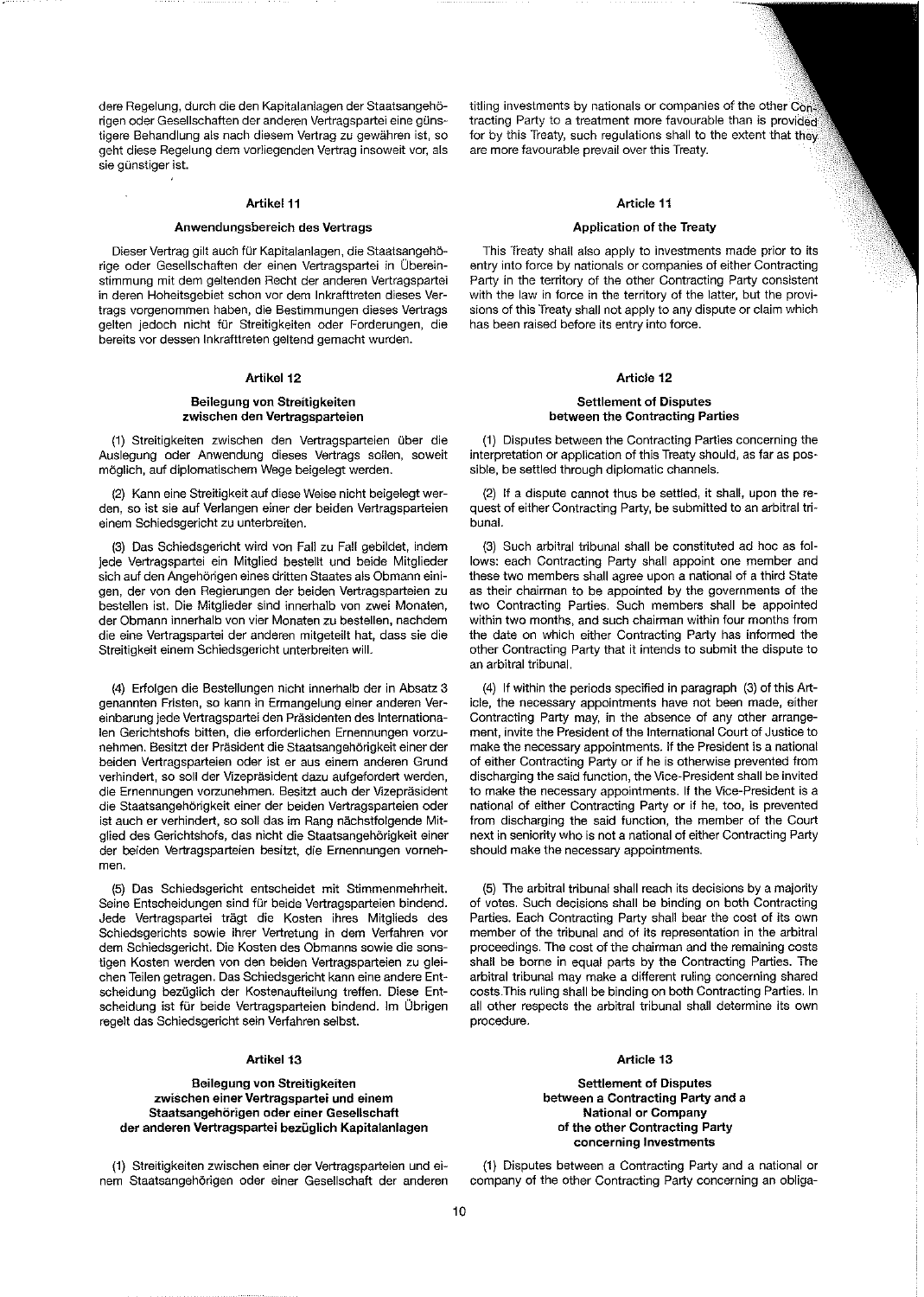$\bar{V}_{\rm{V}e}$ rragspartei hinsichtlich einer Verpflichtung der Erstgenannten Vertrag in Bezug auf eine Kapitalanlage der Letztwerden sollen, soweit möglich, zwischen den Streitparteien gütlich beigelegt werden.

(2)

- a) Kann die Streitigkeit innerhalb einer Frist von sechs Monaten ab dem Zeitpunkt ihrer Geltendmachung durch eine der belden Streitparteien nicht beigelegt werden, so wird sie auf Verlangen eines Staatsangeh6rigen oder einer Gesellschaft entweder dem zustandigen Gericht der Vertragspartei, in deren Hoheitsgebiet die Kapitalanlage getätigt wurde, unterbreitet oder elnem internationalen Schiedsveriahren gemaB Absatz 3 unterworfen.
- b) Ein Staatsangehöriger oder eine Gesellschaft der Republik Trinidad und Tobago mit einer Kapitalanlage in Deutschland kann die Streitigkeit einem internationalen Schiedsverlahren unterwerfen, auch nachdem diese von einem deutschen Gericht entschieden wurde. Ein Staatsangehoriger oder eine Gesellschaft der Bundesrepublik Deutschland mit einer Kapitalanlage in Trinidad und Tobago kann die Streitigkeit nicht einem internationalen Schiedsverfahren unterwerfen, wenn ein Gericht der Republik Trinidad und Tobago eine Sachentscheidung bezüglich der Streitigkeit getroffen hat.

(3) 1m Faile eines internationalen Schiedsverfahrens wird die Streitigkeit auf Verlangen eines Staatsangehörigen oder einer Gesellschaft entweder

- a) dem nach dem Obereinkommen vom 18. Marz 1965 zur Beilegung von Investitionsstreitigkeiten zwischen Staaten und Angeh6rigen anderer Staaten geschaffenen Internationalen Zentrum zur Beilegung von Investitionsstreitigkeiten (ICSID) oder
- b) dem Schiedsgerichtshof der Internationalen Handelskammer oder
- c) einem gemaB den Schiedsregeln der Kommission der Vereinten Nationen für internationales Handelsrecht (UNCITRAL) geschaffenen Schiedsgericht

#### unterbreitet.

(4) Der Schiedsspruch ist für beide Parteien bindend und unterliegt keinen anderen als den in den genannten Übereinkünften vorgesehenen Rechtsmitteln oder sonstigen Rechtsbehelfen. Er wird nach innerstaatlichem Recht vollstreckt.

(5) Die an der Streitigkeit beteiligte Vertragspartei wird wahrend eines Schiedsverfahrens oder der Vollstreckung eines Schiedsspruchs nicht als Einwand geltend machen, dass der Staatsangehörige oder die Gesellschaft der anderen Vertragspartei eine Entschädigung für einen Teil des Schadens oder den Gesamtschaden aus einer Versicherung erhalten hat.

### Artikel 14

### **Inkrafttreten, Geltungsdauer uod AuBerkrafttreten**

(1) Dieser Vertrag bedarf der Ratifikation. Die Ratifikationsurkunden werden so bald wie möglich ausgetauscht.

(2) Dieser Vertrag tritt einen Monat nach Austausch der Ratifikationsurkunden in Kraft. Er bleibt zehn Jahre lang in Kraft; nach deren Ablauf verlängert sich die Geltungsdauer auf unbegrenzte Zeit, sofern nicht eine der beiden Vertragspartelen den Vertrag mit einer Frist von zw61f Monaten vor Ablauf schriftlich auf diplomatischem Weg kündigt. Nach Ablauf von zehn Jahren kann der Vertrag jederzeit mit einer Frist von zwölf Monaten gekündigt werden.

(3) Dieser Vertrag bleibt unabhangig davon in Kraft, ob zwischen den beiden Vertragsparteien diplomatische oder konsularische Beziehungen bestehen.

tion of the former under this Treaty in relation to an investment of the latter should as far as possible be settled amicably between the parties in dispute.

(2)

- (a) If the dispute cannot thus be settled within six months following the date on which the dispute has been raised by either party, it shall be submitted, upon request of a national or company, either to the competent tribunal of the Contracting Party in whose territory the investment was made, or to international arbitration according to the provisions of paragraph (3) of this Article.
- (b) A national or company of the Republic of Trinidad and Tobago holding an investment in Germany can seek international arbitration even after the dispute has been decided by a German court. A national or company of the Federal Republic of Germany holding an investment in Trinidad and Tobago may not seek international arbitration if a court of the Republic of Trinidad and Tobago has rendered a decision in substance on the dispute.

(3) In case of international arbitration, the dispute shall be submitted, at the choice of a national or company either to:

- (a) the International Centre for the Settlement of Investment Disputes (ICSID) created by the Convention on the Settlement of Investment Disputes between States and Nationals of other States opened for signature in Washington on 18 March 1965; or
- (b) the Court of Arbitration of the International Chamber of Commerce; or
- (c) an arbitral tribunal established in accordance with the Arbitration Rules of the United Nations Commission on International Trade Law (UNCITRAL).

(4) The award shall be binding on both parties and shall not be subject to any appeal or remedy other than those provided for in the said instruments. The award shall be enforced in accordance with domestic law.

(5) During arbitration proceedings or the enforcement of an award, the Contracting Party involved in the dispute shall not raise the objection that the national or company of the other Contracting Party has received compensation under an insurance contract in respect of all or part of the damage.

### **Article 14**

### **Entry into Force, Duration and Termination**

(1) This Treaty shall be subject to ratification. The instruments of ratification shall be exchanged as soon as possible.

(2) This Treaty shall enter into force one month after the date of exchange of the last instruments of ratification. It shall remain in force for a period of ten years and shall be extended thereafter for an unlimited period unless denounced in writing through diplomatic channels by either Contracting Party twelve months before its expiration. After the expiry of the period of ten years this Treaty may be denounced at any time by either Contracting Party giving twelve months' notice.

(3) This Treaty shall remain in force irrespective of whether or not diplomatic or consular relations exist between the Contracting Parties.